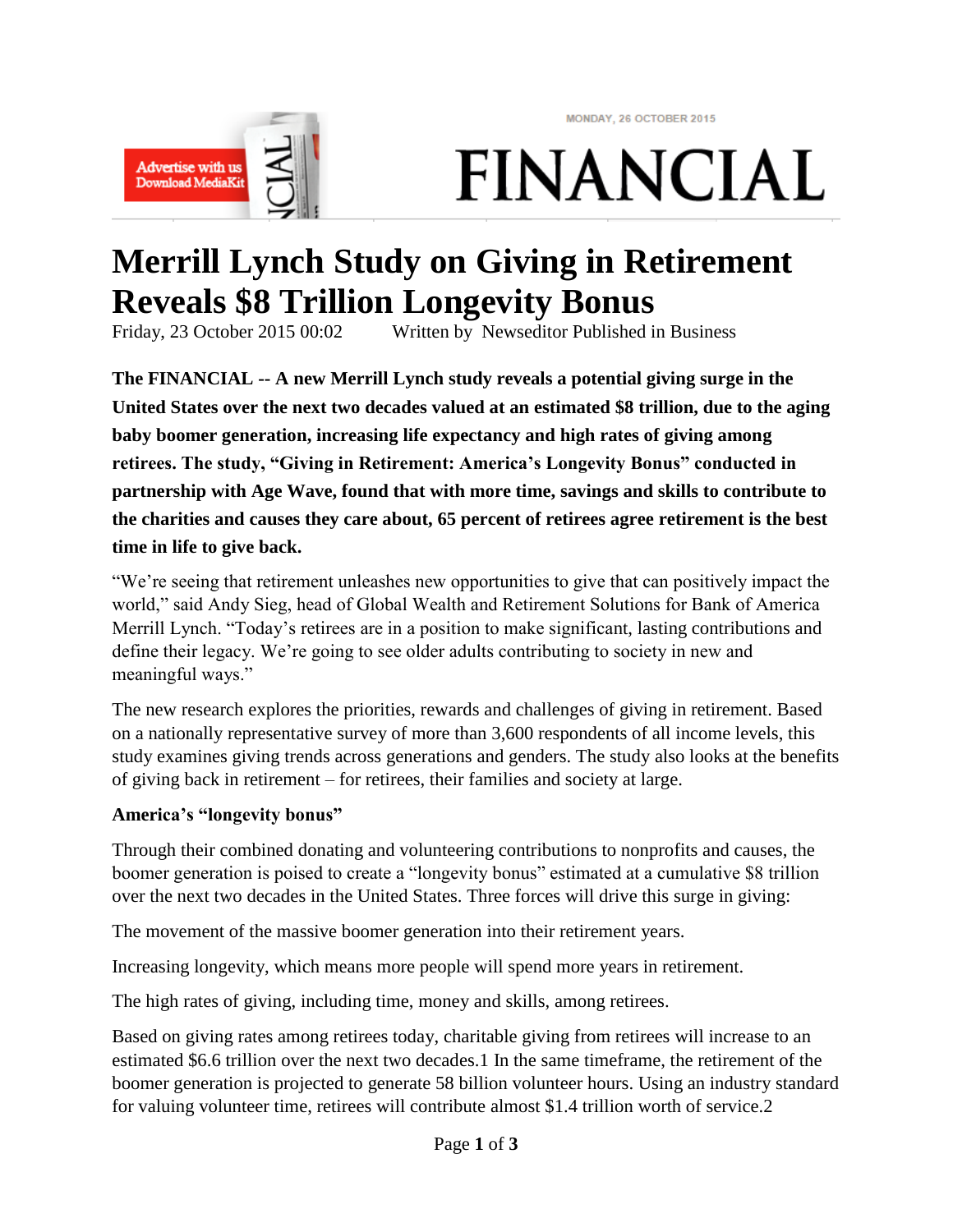"We have a unique opportunity to harness the wealth of talents, skills, and experiences of the boomer generation as they enter retirement and seek to make a difference," said Ken Dychtwald, Ph.D., founder and CEO of Age Wave. "Rather than being a drain on our nation's resources, the 'age wave' could be part of the solution to many of our country's biggest challenges."

### **Retirement: The best time to give**

According to the report, older Americans have more time, money and skills to contribute to causes they care about than younger adults. For instance, more people age 65-plus donate money or goods than any other age group, and give the greatest amount – more than double that of younger adults.

Although slightly fewer (24 percent) older adults volunteer compared to other age groups, those who do volunteer contribute more than twice as much time. The research found volunteers over age 65 volunteer an average of 133 hours per year, compared to those ages 25-34 and 35-44 who volunteer an average 55 and 58 hours per year, respectively.

Retirees bring a lifetime of experience when they give back. Eighty-four percent of retirees say an important reason they are able to give more in retirement is that they have greater skills and talents compared to when they were younger.

"Retiring boomers are a new and growing force in the giving space that can't be ignored," Lorna Sabbia, head of Retirement and Personal Wealth Solutions for Bank of America Merrill Lynch. "The study found that retirees not only give more, but they believe they are able to give better by being more focused, hands-on and impact-oriented."

Now that they are in retirement, retiree respondents say they are positioned to give in ways that better match their personal priorities and passions (77 percent), are more thoughtful and focused (64 percent), and have a more meaningful impact (59 percent).

### **Giving gives back: Success redefined**

The report found that for many, giving is a key ingredient to a better retirement. Compared to those who do not volunteer or donate, retirees who give say they have a stronger sense of purpose (59 percent vs. 43 percent), higher self-esteem (57 percent vs. 51 percent), and are both happier (66 percent vs. 52 percent) and healthier (50 percent vs. 43 percent) than those who do not contribute.

Giving can also be an important source of social connections in retirement. Although pre-retirees predict a reliable income is what they will miss most after leaving the workforce, in reality, retirees say that it is the social connections that they miss.3 Eighty-five percent of retiree volunteers say they have developed important new friendships through their giving and volunteering activities.

Retirees are three times more likely to say helping others makes them happier than spending money on themselves (76 percent vs. 24 percent). Retirees are also nearly six times more likely to say "being generous" defines success for them than "being wealthy."